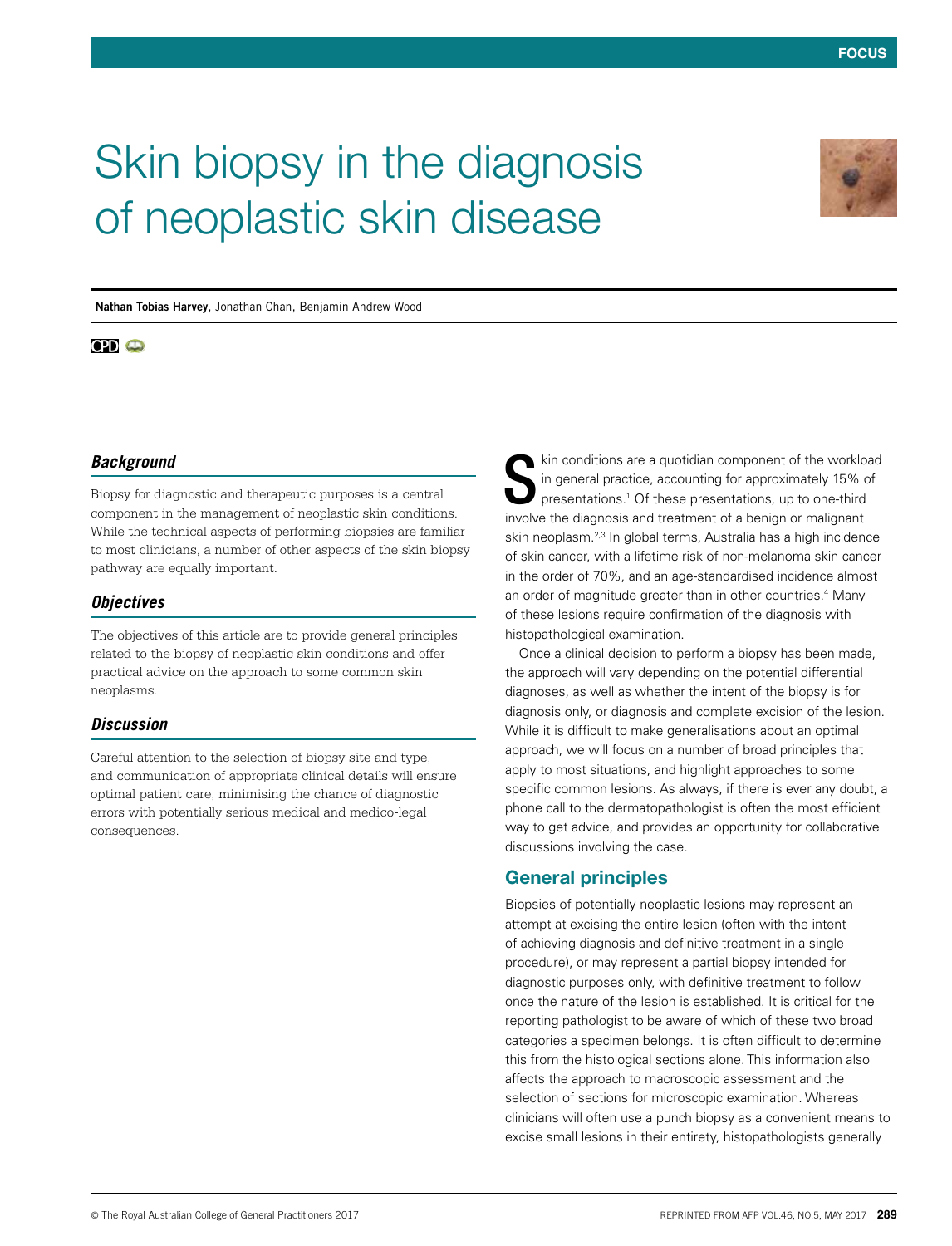assume that a punch biopsy specimen represents a partial sample, unless otherwise indicated. Figure 1 illustrates the standard terminology regarding the clinical intent of any biopsy specimen, and using these terms on the pathology request form should be routine practice.

A biopsy intended to excise a lesion in its entirety would typically be expected to include a comment regarding margin status. Clinicians should be aware that because of the cylindrical nature of punch biopsy specimens, it is impossible for the pathologist to examine the entire circumferential margin, and the plane of sectioning (and hence margins assessed) will be essentially random for a punch 'excision'. Elliptical excisions allow for the closest margins (typically along the sides of the ellipse) to be selectively examined (Figure 2). In some cases, it is valuable to mark one pole of an ellipse with a suture to indicate the orientation of the specimen on the request form (eg 'suture marks the 12 o'clock pole'). This allows any involved margin to be specified (eg 'the carcinoma extends to the 9 o'clock margin').

In addition to the usual demographic data and information on the precise anatomical location of the lesion, it is valuable to provide information regarding the clinical size, duration and progression of the lesion. In this regard, it is increasingly common to send good-quality clinical and dermatoscopic images with the pathology request form. For re-excisions or lesions with a prior biopsy, an indication of the original diagnosis, lesional extent and original margins are helpful. An indication of the lesion size is mandatory for punch biopsy specimens.

Where the biopsy represents a partial sample, it is intuitively obvious, but nevertheless worthy of repetition, that the representativeness of the specimen must be considered in conjunction with the clinical appearances. Neoplastic lesions frequently induce areas of reactive change that may be clinically inseparable from the neoplasm and are hence sampled in partial biopsy specimens. Many practitioners (at least one of the authors included) leave medical school with the impression that the optimal site to biopsy any lesion is at the edge, where the lesion interfaces with the surrounding skin. In fact, for neoplastic lesions, the best diagnostic yield is usually obtained from the centre of the lesion, thus avoiding the potentially confounding reactive changes around the edges. A notable exception to this is where the lesion shows evidence of central necrosis. In these instances, a more peripheral area may yield more viable lesional material.

Many neoplasms display heterogeneous histological appearances. For example, basal cell carcinomas (BCCs) frequently show mixed growth patterns, and 20–60% of melanomas show an associated component of melanocytic naevus.<sup>5-8</sup> For these lesions, it is essential that the pathologist be aware of whether the entire lesion is available for examination so that any potential heterogeneity can be considered part of the final histological interpretation.



Figure 1. The nature of the biopsy, in particular, whether it represents an attempt at complete excision or a partial biopsy, should be clearly communicated to the pathologist to avoid confusion. The correct terminology is illustrated above



Figure 2. The limitations of margin assessment on a punch excision should be appreciated. For an elliptical excision specimen, the lesion can usually be identified clearly and the closest margins (usually to the sides of the ellipse) can be directly sampled. However, punch excision specimens are usually bisected in a plane that is essentially random, as the small size of the specimen typically precludes an accurate macroscopic assessment of the margins. Thus, a positive or close margin can easily be missed if the plane of sectioning does not demonstrate it. In the above example, the positive margin seen in section b would have been missed by sectioning in other planes, such as a or c.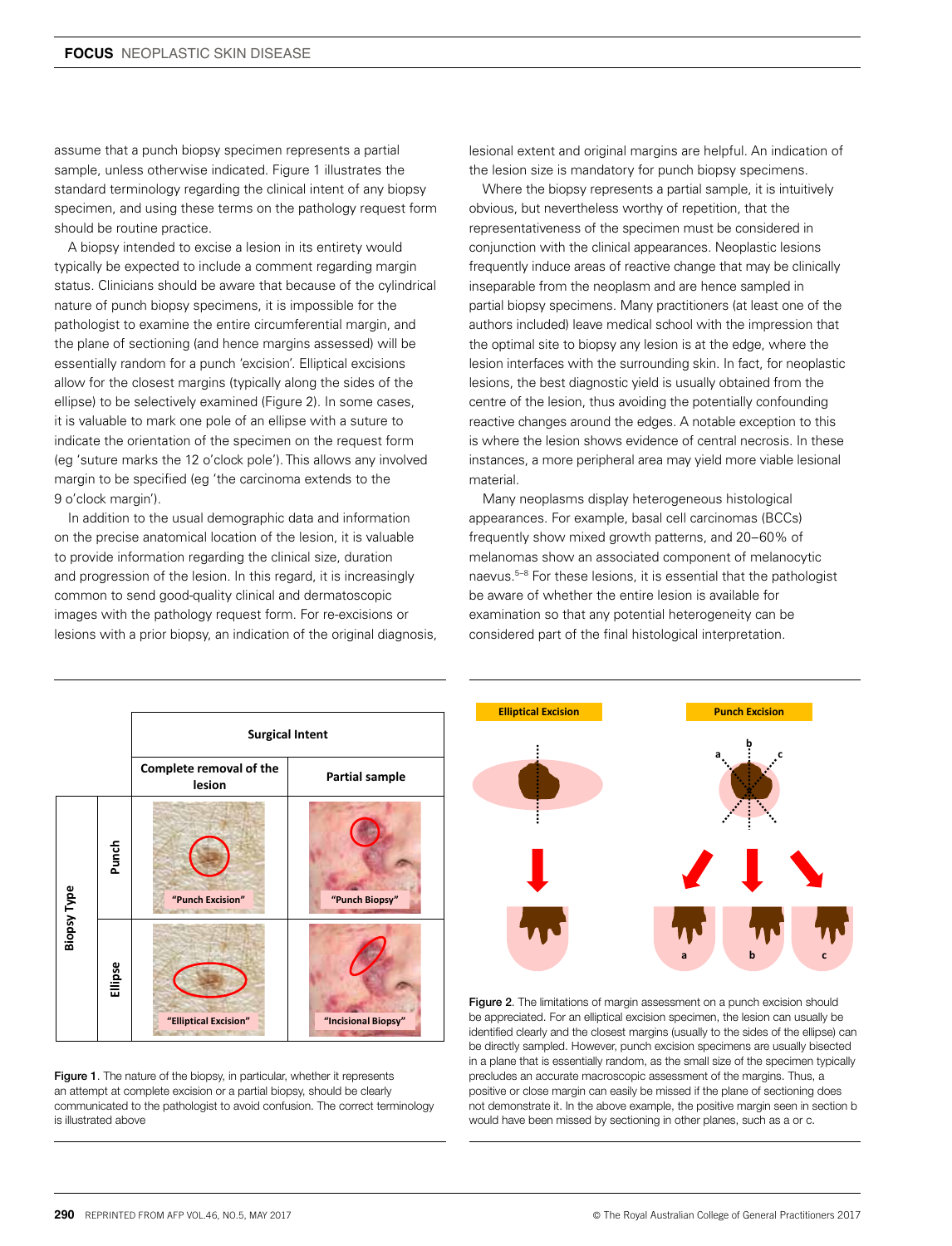## Actinic keratosis

The majority of actinic keratoses are readily recognised clinically. Actinic keratoses are widely regarded as precursor lesions for cutaneous squamous cell carcinoma (SCC). While many cutaneous SCCs are associated with actinic keratosis, it has been difficult to determine the percentage of all actinic keratoses that will progress to invasive SCC, with estimates ranging from less than 1% to 16%.<sup>9,10</sup> The presence of 'thickness' on palpation, bleeding, rapid growth, pain or failure of standard topical treatments may prompt concern regarding the development of an invasive lesion and will typically lead to a biopsy. Actinic keratosis with 'severe' or 'full thickness' histological atypia (ie bowenoid actinic keratosis or squamous carcinoma in situ) shows significant clinical overlap with conventional actinic keratosis; similar observations regarding biopsy apply.

The histological distinction of actinic keratosis from an invasive SCC relies on visualisation of the deep aspect of the lesion, particularly its interface with the underlying dermis. Typically, this can be evaluated with adequate shave or punch biopsies, or elliptical excision. More superficial shave biopsies may not include this critical landmark, particularly in the setting of lesions thickened by overlying hyperkeratosis (hyperkeratotic actinic keratoses, particularly on the dorsal forearm and hand, frequently raise clinical concern for invasive carcinoma). Superficial shave biopsy may confirm the presence of a dysplastic process, but if the underlying dermis has not been adequately sampled, it will not be possible for the pathologist to exclude an invasive carcinoma. One study identified invasive SCC in 20% of cases of actinic keratosis transected by shave biopsy that subsequently underwent re-excision.<sup>11</sup> While this rate is likely to have been inflated by selection bias, the study serves to highlight the potential for underdiagnosis of SCC with superficial shave biopsy.

#### Seborrhoeic keratosis

Seborrhoeic keratoses are common, and frequently brought to the attention of the clinician by a concerned patient. In the large majority of cases, these lesions can be recognised clinically and reassurance represents adequate management. It is important to be aware that melanocytic lesions, including occasional examples of melanoma, can have a verruciform clinical appearance, mimicking seborrhoeic keratosis.12,13 The role of ablative treatments (eg electrodesiccation) is beyond the scope of this review. As the histological diagnosis of seborrhoeic keratosis is robust, partial biopsy (eg punch biopsy) can be of value in confirming the clinical impression, and shave biopsy or excision can be diagnostic and therapeutic.

## Non-melanoma skin cancer

The most common forms of non-melanoma skin cancer are BCC and SCC. The approach to surgical and non-surgical management of these lesions is beyond the scope of this review. However, a few general observations may be of value.

If diagnostic sampling is undertaken prior to definitive management, a small punch biopsy from the central portion of a lesion clinically suspected to be BCC or SCC is preferable. This avoids inducing a larger area of surrounding erythema associated with shave biopsy, and leaves the margins of the lesion intact, allowing for easier visualisation if definitive excision is required.<sup>14</sup> In addition, areas of more aggressive infiltrative growth, which might direct a more aggressive surgical approach, are more likely to be located at the central invasive front of a tumour.

While there is a rationale for avoiding superficial sampling of central areas of ulceration and inflammation, this should not be taken to imply that peripheral sampling is necessarily preferable. In cases where central ulceration might hamper diagnosis, an incisional biopsy, including the central portion as well as more peripheral lesional tissue, may be appropriate. Many skin lesions induce a peripheral area of reactive epithelial hyperplasia, which appears to represent part of the neoplasm clinically, while other invasive tumours have a peripheral component of actinic keratosis or SCC in situ. Sampling of these areas can lead to a false negative diagnosis such as 'benign hyperkeratosis', or identification of only actinic keratosis. If a partial biopsy is being used, it should be noted that BCCs frequently display a mixture of growth patterns, and punch biopsy sampling will fail to identify an aggressive component in approximately 15% of cases.<sup>15</sup> If the clinical examination suggests a superficial BCC or Bowen's disease, a shave biopsy may be the most appropriate procedure. This is particularly the case for superficial BCC, as the neoplastic cells are typically discontinuous in two dimensions, thus punch biopsy samples may show only areas of superficial stromal reaction in some cases.

# Keratoacanthoma

Keratoacanthoma is a controversial entity. While some authors consider it to be a subtype of SCC,<sup>16,17</sup> most current classification schemes regard it as a separate entity with benign or low-grade biological behaviour.<sup>18</sup> Clinically, keratoacanthoma typically presents as a flesh-coloured, dome-shaped nodule with a prominent central keratinous plug, with the characteristic history of rapid evolution.19 Strictly speaking, a true keratoacanthoma, if not excised, should involute over time. The problem is that there is significant histological overlap between the lesions that will regress ('keratoacanthoma'), and those with persistent growth and metastatic potential ('well-differentiated SCC'); thus, the distinction can be very subjective. Complicating the picture further are reports of frequent development of SCC within keratoacanthoma.20 Current clinical practice guidelines recommend treating keratoacanthoma as an SCC to mitigate these problems. From a practical standpoint, the diagnosis of keratoacanthoma is best made on a complete excisional biopsy specimen. If the clinical differential diagnoses lie between keratoacanthoma and SCC (as it usually does), it is our view that an unequivocal separation of these possibilities cannot be achieved on a partial sample, regardless of whether one interprets this as attributable to morphological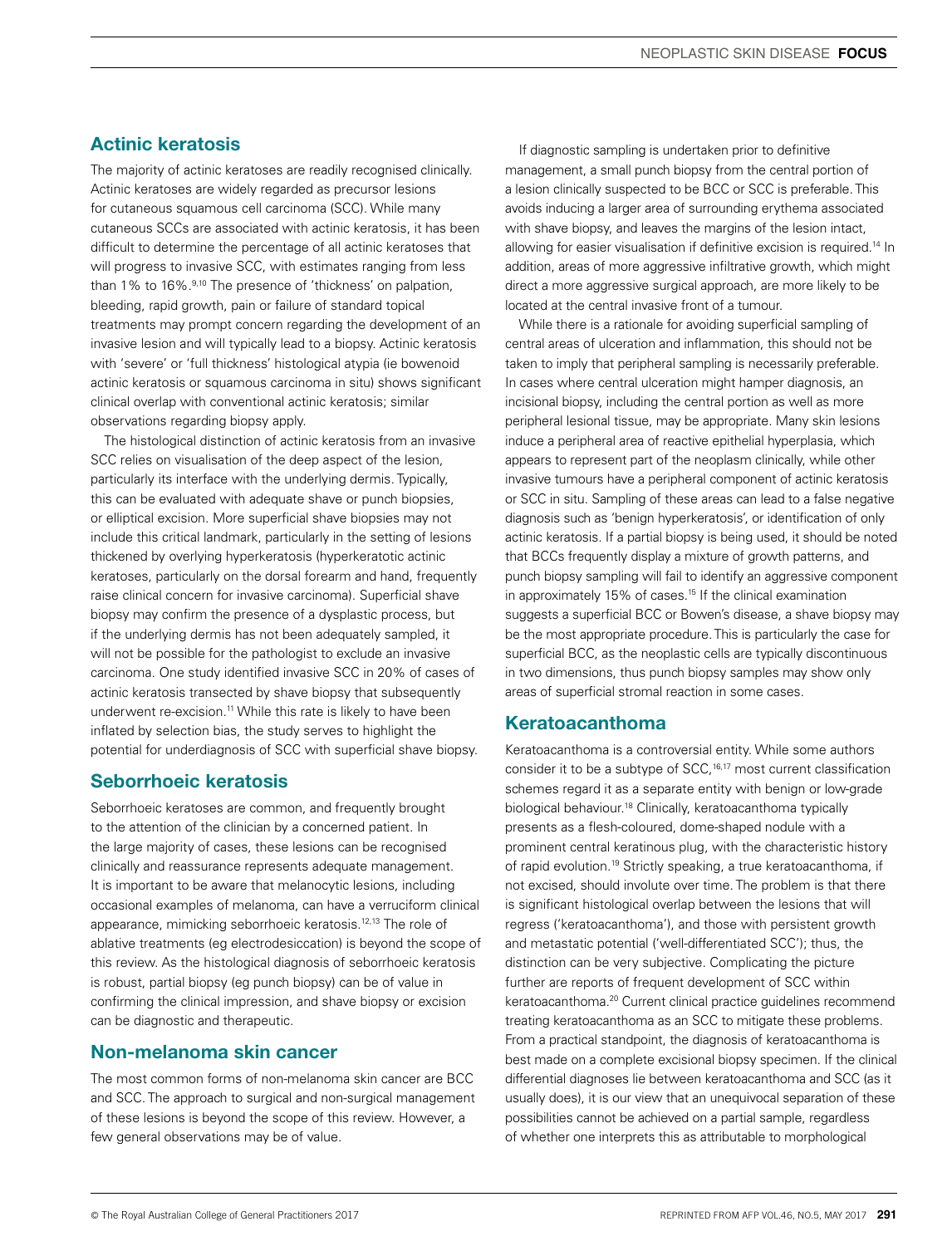overlap between the lesions or the potential for development of superimposed SCC.

# Pigmented lesions

Australia and New Zealand have the highest incidence of melanoma in the world.22 In the setting of an atypical pigmented lesion, a biopsy is usually required to distinguish between a cutaneous melanoma and benign mimics, such as atypical naevi. Indeed, in the US, it is estimated that 1–2 million biopsies a year may be performed for this reason alone.<sup>23</sup> Common pigmented skin lesions include:

- conditions with increased melanin pigmentation but no melanocytic proliferation; examples include ephelis, labial melanotic macule and post-inflammatory pigment alteration
- predominantly epithelial proliferations with increased pigmentation (eg solar lentigo, seborrhoeic keratosis), pigmented actinic keratosis and pigmented BCC
- melanocytic proliferations, such as lentigo simplex, melanocytic naevus and melanoma.

The *Clinical practice guidelines for the management of melanoma in Australia and New Zealand* recommend excisional biopsy with narrow (2 mm) clinical margins as the standard approach for biopsy of clinically concerning pigmented lesions.<sup>22</sup> There are a number of reasons for this:

- Histological diagnosis of melanoma requires assessment of features such as size, symmetry and circumscription. On a punch biopsy sample, it is difficult to identify whether a lesion has been completely encompassed.24 When this is combined with a lack of clinical information on the size of the lesion or intent of management (eg partial sampling, excision), these critical morphological attributes are difficult or impossible to assess.
- Partial sampling, particularly punch biopsy sampling, is associated with an increased risk for underdiagnosis of melanoma. In one Australian study, the odds ratio for misdiagnosis was 16.6 with punch biopsy sampling, compared with excisional biopsies.<sup>25</sup> It is worth noting that partial biopsy of melanocytic lesions is a recurrent cause of litigation.26
- Heterogeneity within melanocytic lesions is well recognised. Thus, lesions can show areas of conventional or dysplastic naevus, while other areas represent evolving melanoma.<sup>27,28</sup> In addition, many melanomas contain areas of regression in which diagnostic changes of melanoma are absent (Figure 3).
- Breslow thickness, which guides management and is critical for prognostication, can only be definitively determined once the entire lesion has been examined.
- Many small melanocytic lesions, particularly 'hypermelanotic' lentiginous junctional naevi, which are frequently biopsied because melanin pigment in the stratum corneum leads to a dark clinical appearance, show architectural features that overlap with dysplastic naevi. In a small punch biopsy sample, these architectural features combine with appropriate

diagnostic caution to cause concern for dysplastic naevus and recommendation for complete excision.

An argument can be made for 'saucerisation' shave biopsy (aiming for complete excision of the lesion), particularly for lesions with a relatively low clinical suspicion of melanoma on the upper trunk and proximal extremities, and which lack features suggestive of deeper dermal extension on palpation.<sup>29</sup> Use of this technique appears to be most successful for practitioners who have the opportunity to regularly review the histological slides of specimens they have obtained and thus 'calibrate' their approach. There are some circumstances in which excisional biopsy cannot be performed or is inappropriate, including:

- Broad lesions on the face: the differential diagnoses typically include lentigo maligna (melanoma in situ) and solar lentigo or macular seborrhoeic keratosis. After careful palpation to exclude an underlying component of invasive melanoma, a shave or incisional biopsy may be considered.<sup>29</sup>
- Large lesions at other sites and lesions on functionally sensitive sites (eg sole of the foot): punch biopsy or incisional biopsy to confirm a diagnosis prior to definitive management might be considered in these circumstances.

If, for whatever reason, a partial biopsy is performed for a pigmented lesion, it is mandatory to indicate this fact on the pathology request form. It is also mandatory to provide an indication of the lesion size, and preferably clinical and dermatoscopic images with the area of sampling marked. Clinicians should always remember that 'a partial biopsy may result in a partial diagnosis, which may be a misdiagnosis'.26



Figure 3. Melanocytic lesions are often heterogeneous; thus, partial biopsies carry a significant risk for misdiagnosis. In the above example, the lesion is a melanoma (in this instance melanoma in situ) with areas of regression. While a partial biopsy in some areas will yield the correct diagnosis, a biopsy inadvertently taken from an area of regression will yield a false negative result.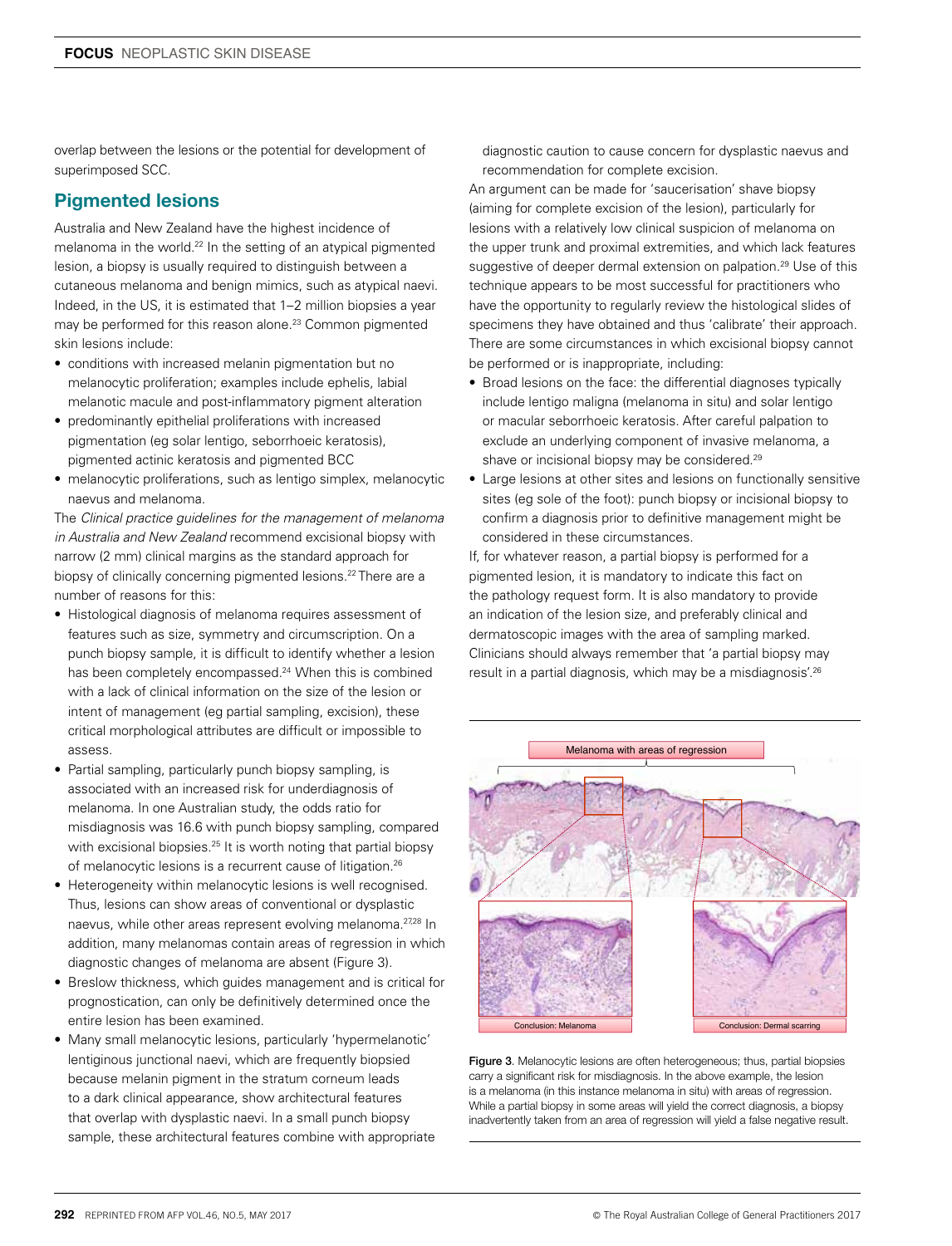There is clear evidence from multiple studies that clinicopathological correlation, including multidisciplinary review of clinical and dermatoscopic images in conjunction with the histology slides, can influence the diagnosis and management of patients with pigmented skin lesions.30 Where facilities for multidisciplinary input are available, they should be used, particularly in cases where there is an apparent discordance between clinical features and histological diagnosis.

# Nail unit biopsy

Biopsy of the nail apparatus can be a useful adjunct for nail conditions that have escaped diagnosis via routine history, examination and microbiology. The technique requires an understanding of the nail unit anatomy, and for those unfamiliar with these procedures, consultation with or referral to a dermatologist or nail surgeon prior to biopsy is recommended.

The type of biopsies performed include excision, punch and longitudinal. The most appropriate biopsy depends on the site of the pathology within the nail unit and the risk of permanent damage from the procedure.31 It is important to orient the excision properly for the best result, and to communicate this orientation to the reporting pathologist, ideally by means of an annotated diagram or photograph. An excision in the nail bed is usually oriented longitudinally and a nail matrix excision is usually oriented horizontally.31 Pathological interpretation of a nail biopsy requires an understanding of the anatomy of the nail unit, including the histological characteristics of each component. These requirements are best met by a subspecialist dermatopathologist.

# **Conclusions**

Biopsies of potentially neoplastic skin lesions are a necessity for general practice, especially in countries such as Australia with high rates of sun-related skin neoplasia. While the technical aspects of performing biopsies are familiar to most clinicians, the other considerations discussed in this article can be just as critical to maximising the chances of a correct diagnosis, as well as obtaining other critical information such as margin status.

# Key points

- It is critical to communicate whether the biopsy represents a partial sample or an attempt at complete excision with clear margins. Where partial biopsies are submitted, information about the overall size of the lesion is critical to the pathological interpretation.
- In general, partial biopsies should sample the central portions of a lesion.
- Biopsies taken for the assessment of possible invasive SCC arising in actinic keratosis must include dermal tissue.
- A definitive distinction between a keratoacanthoma and SCC cannot be made on a partial biopsy.
- Excisional biopsy with narrow (2 mm) clinical margins is recommended as the standard approach for the biopsy of

clinically concerning pigmented lesions. If this is not possible, the size of the lesion should be communicated to the pathologist.

• Punch biopsy is generally a poor modality for the diagnosis of melanocytic lesions.

#### Authors

Nathan Tobias Harvey, FRCPA, Consultant Pathologist, Department of Anatomical Pathology, PathWest, QEII Medical Centre, Perth, Western Australia; School of Medicine, University of Western Australia, Perth, WA

Jonathan Chan, FACD, Consultant Dermatologist, Department of Dermatology, Sir Charles Gairdner Hospital, Perth, WA

Benjamin Andrew Wood, Consultant Pathologist, Department of Anatomical Pathology, PathWest, QEII Medical Centre, Perth, Western Australia; School of Medicine, University of Western Australia, Perth, WA. benjamin.wood@health. wa.gov.au

Competing interest: None.

Provenance and peer review: Commissioned, externally peer reviewed.

#### Acknowledgement

The authors offer their thanks to Dr Nicole Swarbrick for reviewing this manuscript.

#### **References**

- 1. Britt H, Miller GC, Bayram C, et al. A decade of Australian general practice activity 2006–2007 to 2015–2016. Sydney: Sydney University Press, 2016.
- 2. Julian CG. Dermatology in general practice. Br J Dermatol 1999 Sep;141(3): 518–20.
- 3. Lowell BA, Froelich CW, Federman DG, Kirsner RS. Dermatology in primary care: Prevalence and patient disposition. J Am Acad Dermatol 2001 Aug;45(2):250–55.
- 4. Staples MP, Elwood M, Burton RC, Williams JL, Marks R, Giles GG. Nonmelanoma skin cancer in Australia: The 2002 national survey and trends since 1985. Med J Aust 2006;184(1):6–10.
- 5. Gruber F, Kastelan M, Brajac I, et al. Molecular and genetic mechanisms in melanoma. Coll Antropol 2008;32(Suppl 2):147–52.
- 6. Kaddu S, Smolle J, Zenahlik P, Hofmann-Wellenhof R, Kerl H. Melanoma with benign melanocytic naevus components: Reappraisal of clinicopathological features and prognosis. Melanoma Res 2002;12(3):271–78.
- 7. Marks R, Dorevitch AP, Mason G. Do all melanomas come from "moles"? A study of the histological association between melanocytic naevi and melanoma. Australas J Dermatol 1990;31(2):77–80.
- 8. Sagebiel RW. Melanocytic nevi in histologic association with primary cutaneous melanoma of superficial spreading and nodular types: Effect of tumor thickness. J Invest Dermatol 1993;100(3):322S–25S.
- 9. Cassarino DS, Derienzo DP, Barr RJ. Cutaneous squamous cell carcinoma: A comprehensive clinicopathologic classification – Part one. J Cutan Pathol 2006;33(3):191–206.
- 10. Marks R, Rennie G, Selwood TS. Malignant transformation of solar keratoses to squamous cell carcinoma. Lancet 1988;1(8589):795–97.
- 11. Speiser JJ, Garib G, Novice K, Peterson A, Hutchens KA. Actinic keratosis, transected: What lies beneath? Am J Dermatopathol 2015;37(10):759–60.
- 12. Chamberlain A, Ng J. Cutaneous melanoma Atypical variants and presentations. Aust Fam Physician 2009;38(7):476–82.
- 13. Longo C, Moscarella E, Piana S, et al. Not all lesions with a verrucous surface are seborrheic keratoses. J Am Acad Dermatol 2014;70(6):e121–23.
- 14. Miller SJ. II. Biopsy techniques for suspected nonmelanoma skin cancers. Dermatol Surg 2000;26(1):91.
- 15. Kadouch DJ, van Haersma de With A, Limpens J, et al. Is a punch biopsy reliable in subtyping basal cell carcinoma? A systematic review. Br J Dermatol 2016;175(2):401–03.
- 16. Beham A, Regauer S, Soyer HP, Beham-Schmid C. Keratoacanthoma: A clinically distinct variant of well differentiated squamous cell carcinoma. Adv Anat Pathol 1998;5(5):269–80.
- 17. Hodak E, Jones RE, Ackerman AB. Solitary keratoacanthoma is a squamouscell carcinoma: Three examples with metastases. Am J Dermatopathol 1993;15(4):332–42; discussion 43–52.